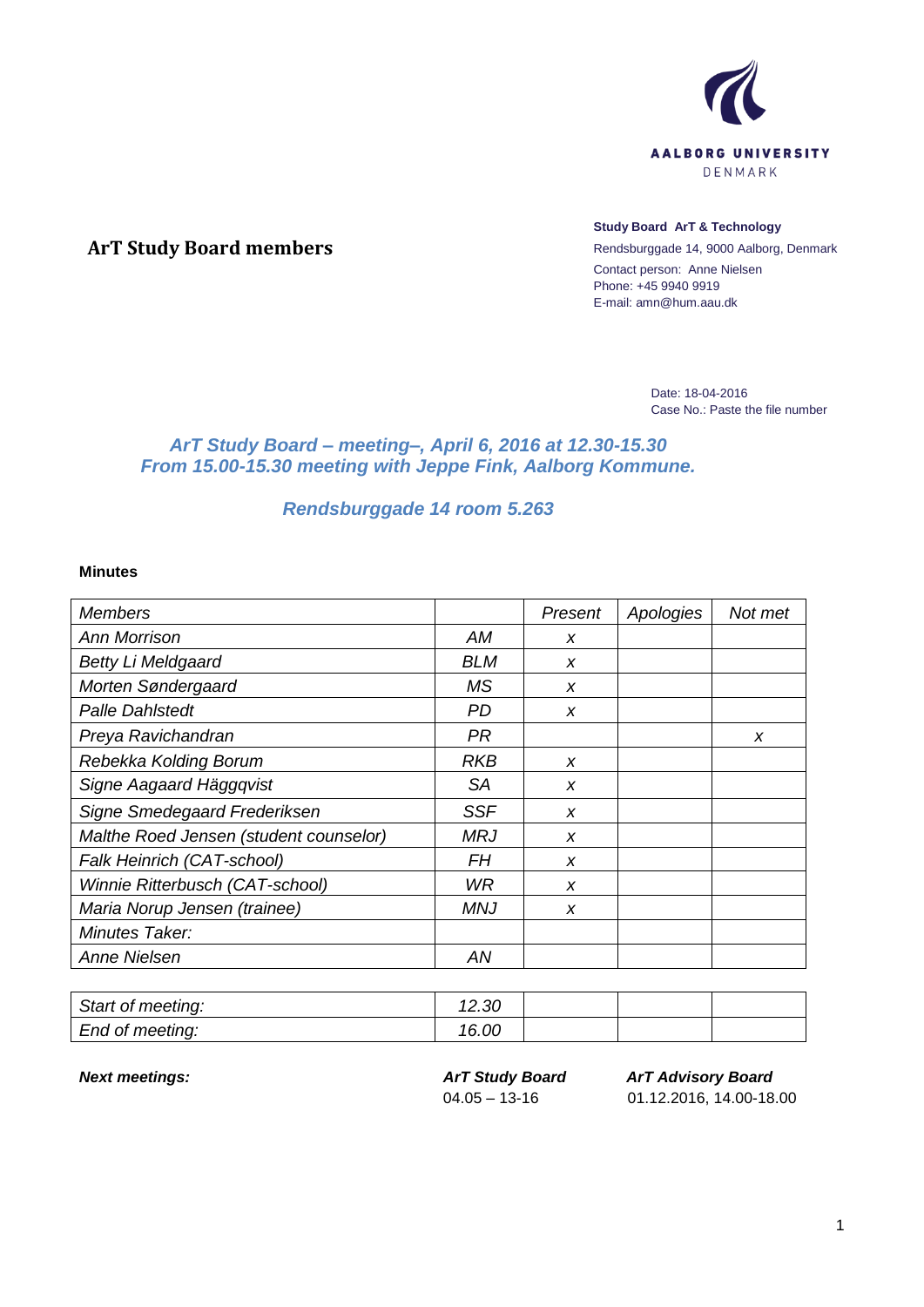

| Subject:                                                                                                                                                                                                                                                                                                                                                                                                                                                                                                                                                                                                                                                                                                                                                                                                                                                                                                                                                                                                                                                                                                                                                                                                                                                                                                                                                                                                                                                                                                                                                                                                     |
|--------------------------------------------------------------------------------------------------------------------------------------------------------------------------------------------------------------------------------------------------------------------------------------------------------------------------------------------------------------------------------------------------------------------------------------------------------------------------------------------------------------------------------------------------------------------------------------------------------------------------------------------------------------------------------------------------------------------------------------------------------------------------------------------------------------------------------------------------------------------------------------------------------------------------------------------------------------------------------------------------------------------------------------------------------------------------------------------------------------------------------------------------------------------------------------------------------------------------------------------------------------------------------------------------------------------------------------------------------------------------------------------------------------------------------------------------------------------------------------------------------------------------------------------------------------------------------------------------------------|
| <b>Approval of Agenda</b>                                                                                                                                                                                                                                                                                                                                                                                                                                                                                                                                                                                                                                                                                                                                                                                                                                                                                                                                                                                                                                                                                                                                                                                                                                                                                                                                                                                                                                                                                                                                                                                    |
| Approved                                                                                                                                                                                                                                                                                                                                                                                                                                                                                                                                                                                                                                                                                                                                                                                                                                                                                                                                                                                                                                                                                                                                                                                                                                                                                                                                                                                                                                                                                                                                                                                                     |
| Approval of Minutes 16.02.2016 (Attached)                                                                                                                                                                                                                                                                                                                                                                                                                                                                                                                                                                                                                                                                                                                                                                                                                                                                                                                                                                                                                                                                                                                                                                                                                                                                                                                                                                                                                                                                                                                                                                    |
| Next meetings have to be rescheduled - May 4 is OK. AN will send out new dates for other meetings.                                                                                                                                                                                                                                                                                                                                                                                                                                                                                                                                                                                                                                                                                                                                                                                                                                                                                                                                                                                                                                                                                                                                                                                                                                                                                                                                                                                                                                                                                                           |
| News:                                                                                                                                                                                                                                                                                                                                                                                                                                                                                                                                                                                                                                                                                                                                                                                                                                                                                                                                                                                                                                                                                                                                                                                                                                                                                                                                                                                                                                                                                                                                                                                                        |
| <b>Head of Study (PD)</b>                                                                                                                                                                                                                                                                                                                                                                                                                                                                                                                                                                                                                                                                                                                                                                                                                                                                                                                                                                                                                                                                                                                                                                                                                                                                                                                                                                                                                                                                                                                                                                                    |
| PD has had a busy semester and he is now trying to catch up on all issues.<br>A lot of issues have to be solved – see point from students.                                                                                                                                                                                                                                                                                                                                                                                                                                                                                                                                                                                                                                                                                                                                                                                                                                                                                                                                                                                                                                                                                                                                                                                                                                                                                                                                                                                                                                                                   |
| <b>Relate (FH)</b>                                                                                                                                                                                                                                                                                                                                                                                                                                                                                                                                                                                                                                                                                                                                                                                                                                                                                                                                                                                                                                                                                                                                                                                                                                                                                                                                                                                                                                                                                                                                                                                           |
| No news.                                                                                                                                                                                                                                                                                                                                                                                                                                                                                                                                                                                                                                                                                                                                                                                                                                                                                                                                                                                                                                                                                                                                                                                                                                                                                                                                                                                                                                                                                                                                                                                                     |
| <b>Students (SAH/RBK)</b><br>Lab equipment.<br>Head of Study announcement to the students.<br>Joint semester meeting.<br>Semester account.<br>Bachelor party budget.<br>Budget for buying technology.<br>Approval of semester guides.<br>Labs - rules in relation to other studies.                                                                                                                                                                                                                                                                                                                                                                                                                                                                                                                                                                                                                                                                                                                                                                                                                                                                                                                                                                                                                                                                                                                                                                                                                                                                                                                          |
| Rules for the labs and access to the labs – which labs and what can be used or not used.<br>SAH has been in contact with Hans Jørgen Andersen (AD:MT) about access to LABs in Create.<br>Overall, the ArT students haven't got access to labs that are not paid by HUM - because TEK-NAT is<br>paying the rent and because of less capacity in the labs.<br>Wood-Lab. No access unless there can be made an agreement with Thomas Kristensen (TK) and<br>under his supervision.<br>Metal-Lab. No access alone. Access under supervision of TK.<br>Electrical Lab - Access under supervision of TK.<br>With optimal conditions there should be access to all labs in Create for all the educations in Create<br>and possiblity to share equipment equally. Still a way to go - but the lab situation is a department is-<br>sue - and not a school or Study Board issue.<br>PD will give TK an orientation about the situation and send a note to the two departments.<br>Some smaller equipment to work with wood should be brought to be used in ArT-Lab.<br>SAH will send a wish list to PD and he will negotiate with the KOM department. And he will ask for a<br>budget to buy material to run the ArT Lab from the department.<br>Buying technology<br>There is a smaller budget for each semester of 6.000 kr. these can be used for smaller technology that<br>can be reused at later semesters.<br>Head of Study announcement to the students<br>Because of an extremely busy semester PD haven't had the time for a welcome letter to the students -<br>he is still trying to catch up all issues. |
|                                                                                                                                                                                                                                                                                                                                                                                                                                                                                                                                                                                                                                                                                                                                                                                                                                                                                                                                                                                                                                                                                                                                                                                                                                                                                                                                                                                                                                                                                                                                                                                                              |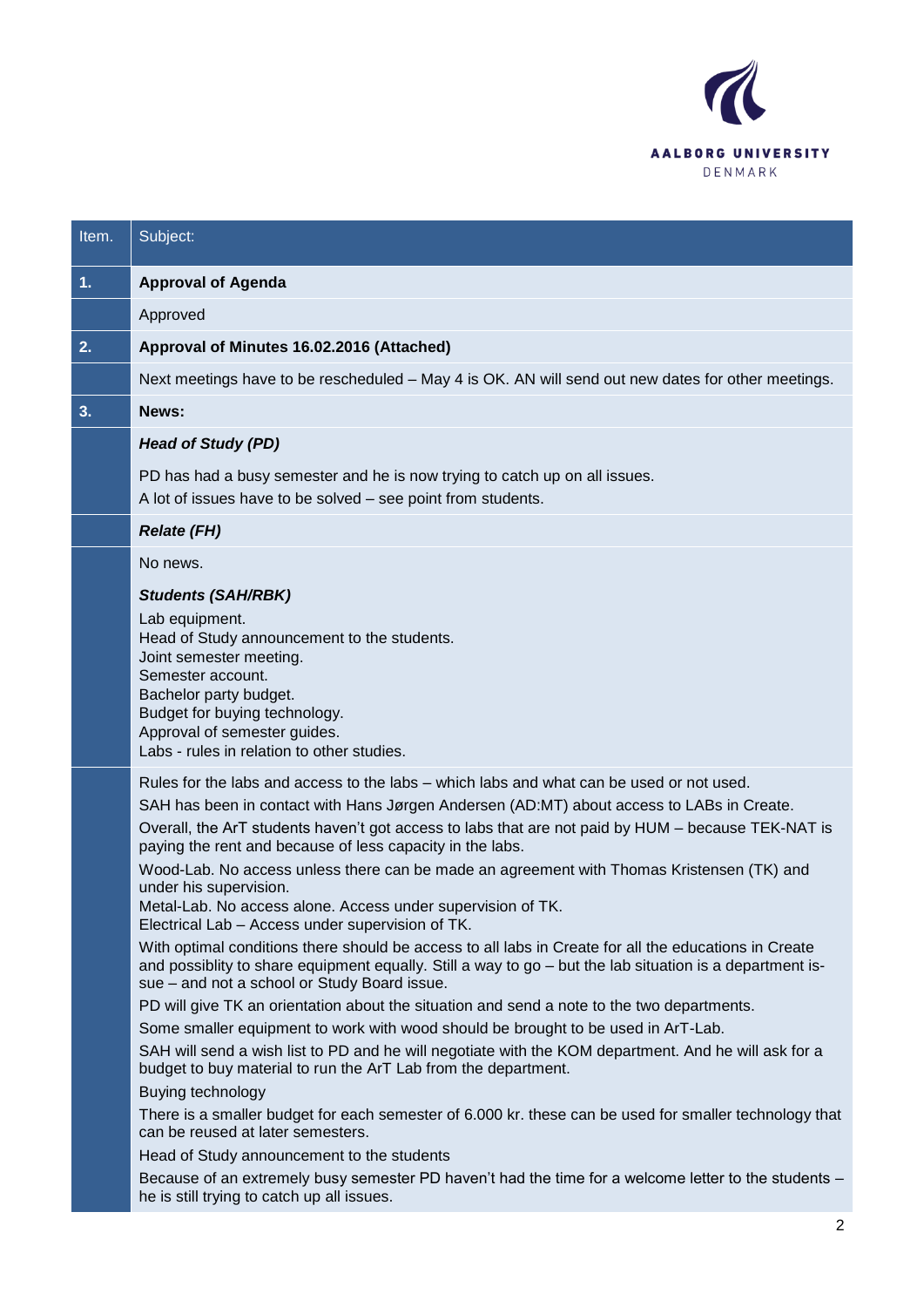

## Joint Semester meeting

28.04.16 from 12.30-16.30 room Rdb 14. st/5.125/127. PD send out invitation to ArT students and supervisors. AN will upload the activity in Cal Moodle.

#### - Approval Semester Guides

Want to settle the procedure of approving Semester Guides, as there still are some descriptions that are missing. – The board did approve all semester guides under certain conditions – and they want to make sure this will be held in the future. At last Study Board meeting it was decided to point out a member to be in charge of this task.

The semester quides has to be approved:

Fall – June 15

Spring – December 15

The study board will strive towards continuity in the teaching.

Semester account

See under budget. If the amount at ArT6 isn't used it can be transferred to BA-party end of June.

Labs – rules in relation to other studies

PD will have a talk to TK and try to make a solution with the departments KOM/AD:MT

## *Students Supervisors (MRJ/RBK)*

no news

#### *CAT-School (FH/WRB)*

New budget systems – feedback for the department every month – have to explain the reasons why we do not follow the budget (if we do not).

Drastically increase in the control of the finance spending. Should secure that the budget will be spent in proper time before December.

CAT study counsel

Has decided that all exams will be run through Digital Exam. And that all supervisors can ask for help getting the project printed by a student's helper. WR will send out a note for ArT teachers with a time schedule for ordering print – important that the print is ordered in time otherwise you have to print yourselves.

## **4. Educational evaluation BA2015 (WBR) – (attached)**

Art Educational Evaluation

The Study Board wants a higher response rate (48%).

The overall impression of the educational evaluation is that the ArT bachelors in general consider the education to have been at a satisfactory academic level, has been somewhat coherent and has met the learning objectives presented in the competence profile. However, a few students have complaints and are unhappy with the program.

The Study Board comments generally:

- The students think that evaluation is about complaining. Students should use the evaluations for constructive criticism and praise.
- Most of the criticisms presented in the evaluation are things that the Study Board are already discussing and are aware of.
- The year was hit very hard on the financial crisis, and as a result hereof many changes.

In terms of competences, the students generally feel that the competences have been met somewhat or to a high degree; however the Entrepreneurship skills connected to the course about entrepreneurship has had bad evaluations even though the teachers are the same as last year.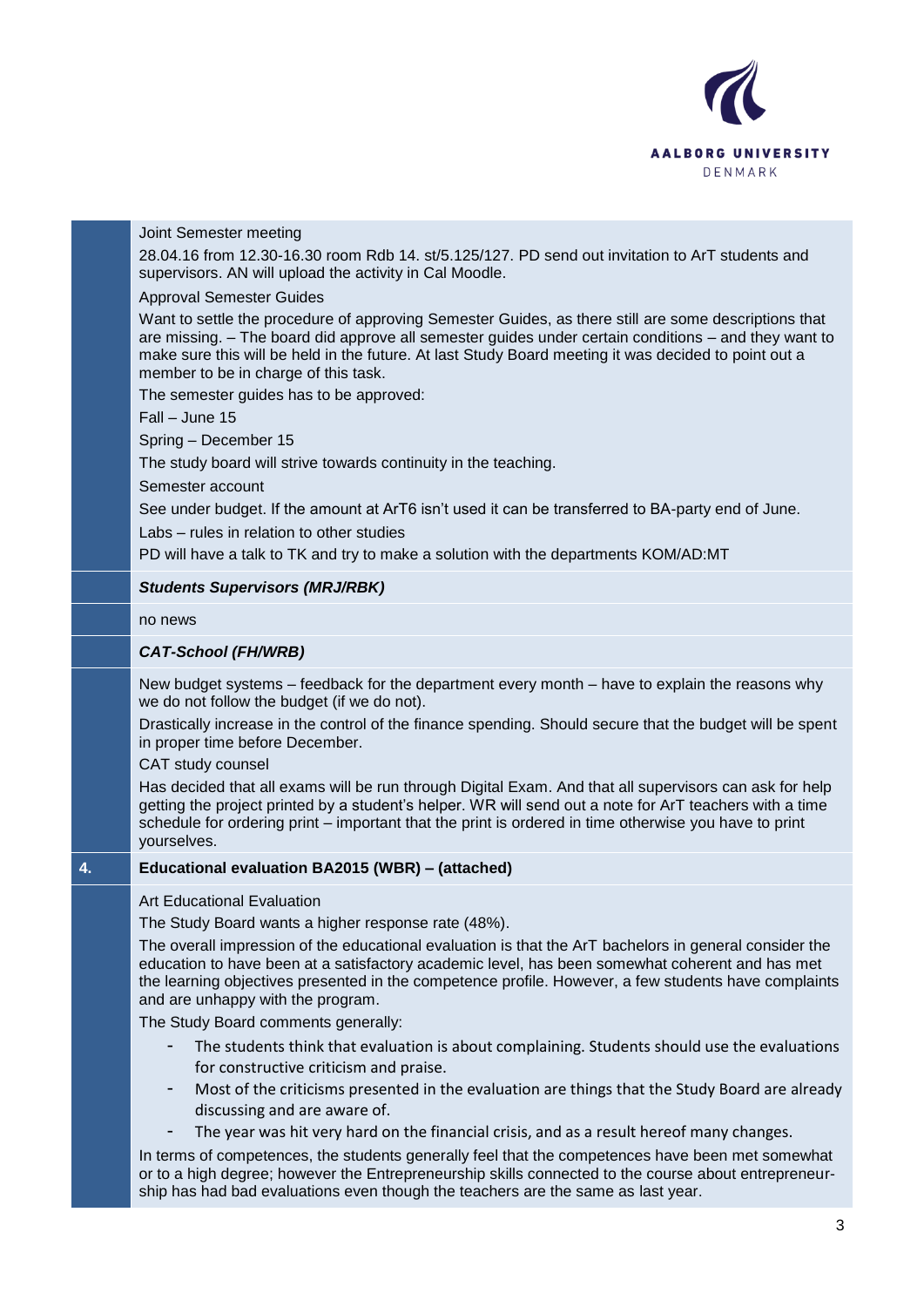

|     | The Study Board notes that the Module in the study regulation is broadly described and designed for<br>skills about curating and business (The cultural Industry). The Study Board will strive to ensure that<br>these objectives are emphasized and the teachers aware of this in the process of the approval of the<br>coming semester description. MS is suggested as a potential teacher for the next semester. |
|-----|---------------------------------------------------------------------------------------------------------------------------------------------------------------------------------------------------------------------------------------------------------------------------------------------------------------------------------------------------------------------------------------------------------------------|
| 5.  | RUS-arrangement Fall 2016 (PD/BLM)                                                                                                                                                                                                                                                                                                                                                                                  |
|     | AN can start hiring coordinator (50 hours) and 3 tutors (25 hour each). Book a cabin for the weekend.<br>The student's supervisors have to be a part of the RUS arrangement.                                                                                                                                                                                                                                        |
| 6.  | <b>Teacher meeting (PD/SA)</b><br>SA will collect data for the topic and the Study Board will decide how to frame the discussion.                                                                                                                                                                                                                                                                                   |
|     | August 18, 2016. from 9 am to 4 pm.                                                                                                                                                                                                                                                                                                                                                                                 |
| 7.  | Budget 2016 (PD) (attached)                                                                                                                                                                                                                                                                                                                                                                                         |
|     | <b>Studieenhedsbevilling (PD)</b>                                                                                                                                                                                                                                                                                                                                                                                   |
|     | AN gave a short orientation of the years the budget – and it was approved.<br>FH noted that KDM has brought license for Lynda Campus Higher Education Partial - which can be<br>used for ArT students as well.<br>Note to be sent to all students at CAT-school.                                                                                                                                                    |
|     | <b>Hours for Study Board Work (PD)</b>                                                                                                                                                                                                                                                                                                                                                                              |
|     | The tasks were divided at last meeting.<br>PD, MS, AM and FH will discuss how the 190 hours for administrative task in the Study Board has to<br>be divided – orientation at next Study Board meeting.                                                                                                                                                                                                              |
| 8.  | <b>Requisitions Fall 2016 (MS)</b>                                                                                                                                                                                                                                                                                                                                                                                  |
|     | MS is still working on the requisitions.                                                                                                                                                                                                                                                                                                                                                                            |
| 9.  | <b>Semester coordinators Fall 2016 (MS)</b>                                                                                                                                                                                                                                                                                                                                                                         |
|     | ArT1: Jakob Borrits Sabra. ArT Study Board suggestion. AM will ask at AD:MT if possible.<br>ArT3: Markus Löchtefeld/AM (co-coordinator).<br>ArT5: Elizabeth Ann Jochum.                                                                                                                                                                                                                                             |
| 10. | Items for next meeting.                                                                                                                                                                                                                                                                                                                                                                                             |
|     | Strategy and plan of action for ArT Study Board (attached).<br>Semester coordinator manual (see Manual from KDM)<br>http://www.kdm.aau.dk/undervisere/ankerlaererfunktionen/                                                                                                                                                                                                                                        |
| 11. | Any further Business.                                                                                                                                                                                                                                                                                                                                                                                               |
|     | Next meeting: 04.05.2016.<br>Other meeting days has to be changed. AN will send out propositions.                                                                                                                                                                                                                                                                                                                   |